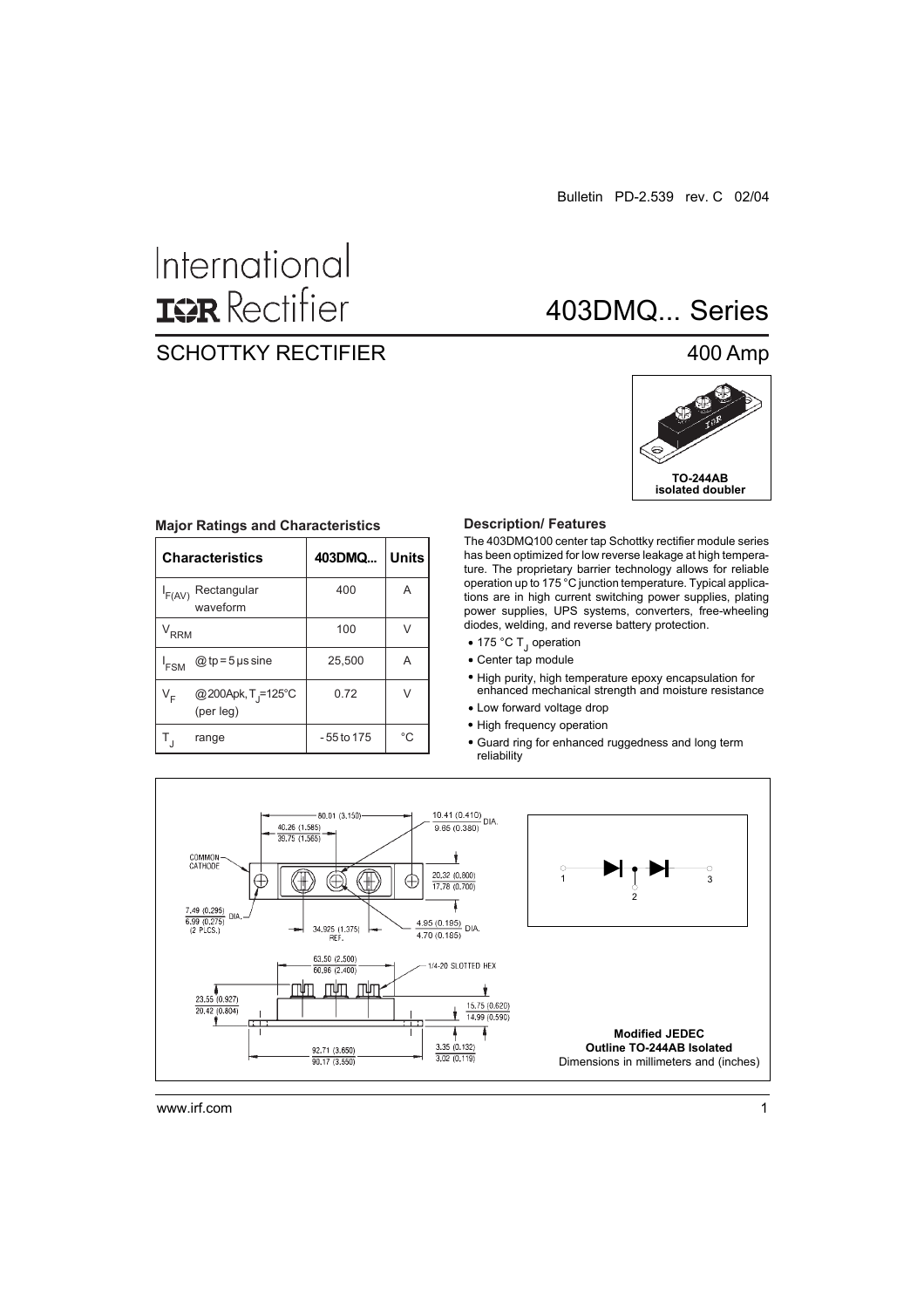### 403DMQ... Series

### Bulletin PD-2.259 rev. C 02/04

# International<br>**IGR** Rectifier

### Voltage Ratings

| Parameters                                             | 403DMQ100 |
|--------------------------------------------------------|-----------|
| Max. DC Reverse Voltage (V)                            | 100       |
| V <sub>RWM</sub> Max. Working Peak Reverse Voltage (V) |           |

### Absolute Maximum Ratings

|          | <b>Parameters</b>                            | 403DMQ Units |    | Conditions                                                                                                             |                                                       |  |
|----------|----------------------------------------------|--------------|----|------------------------------------------------------------------------------------------------------------------------|-------------------------------------------------------|--|
| F(AV)    | Max. Average Forward<br>Current (Per Leg)    | 400          | A  |                                                                                                                        | 50% duty cycle $@T_c = 82 °C$ , rectangular wave form |  |
| 'FSM     | Max. Peak One Cycle Non-Repetitive           | 25,500       | A  | 5µs Sine or 3µs Rect. pulse                                                                                            | Following any rated<br>load condition and with        |  |
|          | Surge Current (Per Leg)                      | 3.300        |    | 10ms Sine or 6ms Rect. pulse                                                                                           | rated V <sub>RRM</sub> applied                        |  |
| $E_{AS}$ | Non-Repetitive Avalanche Energy<br>(Per Leg) | 15           | mJ | $T_1 = 25^{\circ}C$ , $I_{AS} = 1$ Amps, L = 30 mH                                                                     |                                                       |  |
| 'AR      | Repetitive Avalanche Current<br>(Per Leg)    |              | A  | Current decaying linearly to zero in 1 usec<br>Frequency limited by T <sub>1</sub> max. $V_A = 1.5 \times V_B$ typical |                                                       |  |

### Electrical Specifications

|             | <b>Parameters</b>                                |                                     | 403DMQ Units |           | Conditions                                                   |                     |  |
|-------------|--------------------------------------------------|-------------------------------------|--------------|-----------|--------------------------------------------------------------|---------------------|--|
| $V_{FM}$    | Max. Forward Voltage Drop                        |                                     | 0.87         | V         | @ 200A                                                       | $T_i = 25 °C$       |  |
|             | (Per Leg)                                        | (1)                                 | 1.06         | V         | @ 400A                                                       |                     |  |
|             |                                                  |                                     | 0.72         | V         | @ 200A                                                       |                     |  |
|             |                                                  |                                     | 0.86         | V         | @ 400A                                                       | $T_{1}$ = 125 °C    |  |
| 'RM         | Max. Reverse Leakage Current                     |                                     | 6            | mA        | $T_i = 25 °C$                                                | $V_p$ = rated $V_p$ |  |
|             | (Per Leg)                                        | (1)                                 | 140          | mA        | $T_{1}$ = 125 °C                                             |                     |  |
| $C_{+}$     |                                                  | Max. Junction Capacitance (Per Leg) | 5500         | pF        | $V_R$ = 5 $V_{DC}$ , (test signal range 100Khz to 1Mhz) 25°C |                     |  |
| $L_{\rm S}$ |                                                  | Typical Series Inductance (Per Leg) | 5.0          | nH        | From top of terminal hole to mounting plane                  |                     |  |
|             | dv/dt Max. Voltage Rate of Change                |                                     | 10000        | $V/\mu s$ |                                                              |                     |  |
|             | (Rated $V_p$ )                                   |                                     |              |           |                                                              |                     |  |
|             | $(1)$ Pulse Width < 300 $\mu$ s, Duty Cycle < 2% |                                     |              |           |                                                              |                     |  |

### Thermal-Mechanical Specifications

|                                  | Parameters                                                | 403DMQ       | Units               | Conditions                           |
|----------------------------------|-----------------------------------------------------------|--------------|---------------------|--------------------------------------|
| T,                               | Max. Junction Temperature Range                           | -55 to 175   | °C                  |                                      |
| $T_{\text{stg}}$                 | Max. Storage Temperature Range                            | $-55$ to 175 | °C                  |                                      |
| $R_{thJC}$                       | Max. Thermal Resistance Junction<br>to Case (Per Leg)     | 0.4          | $\degree$ C/W       | DC operation                         |
| $R_{thJC}$                       | Max. Thermal Resistance Junction<br>to Case (Per Package) | 0.2          | $\degree$ C/W       | DC operation                         |
| $R_{thCS}$                       | Typical Thermal Resistance, Case<br>to Heatsink           | 0.1          | $^{\circ}$ C/W      | Mounting surface, smooth and greased |
| wt                               | Approximate Weight                                        | 79(2.80)     | $g$ (oz.)           |                                      |
| T                                | <b>Mounting Torque Base</b><br>Min.                       | 24(20)       |                     |                                      |
|                                  | Max.                                                      | 35(30)       |                     |                                      |
| Mounting Torque Center Hole Typ. |                                                           | 13.5(12)     | Kg-cm<br>$(lbf-in)$ |                                      |
|                                  | <b>Terminal Torque</b><br>Min.                            | 35(30)       |                     |                                      |
|                                  | Max.                                                      | 46 (40)      |                     |                                      |
|                                  | Case Style<br>TO - 244AB isolated doubler                 |              | Modified JEDEC      |                                      |

www.irf.com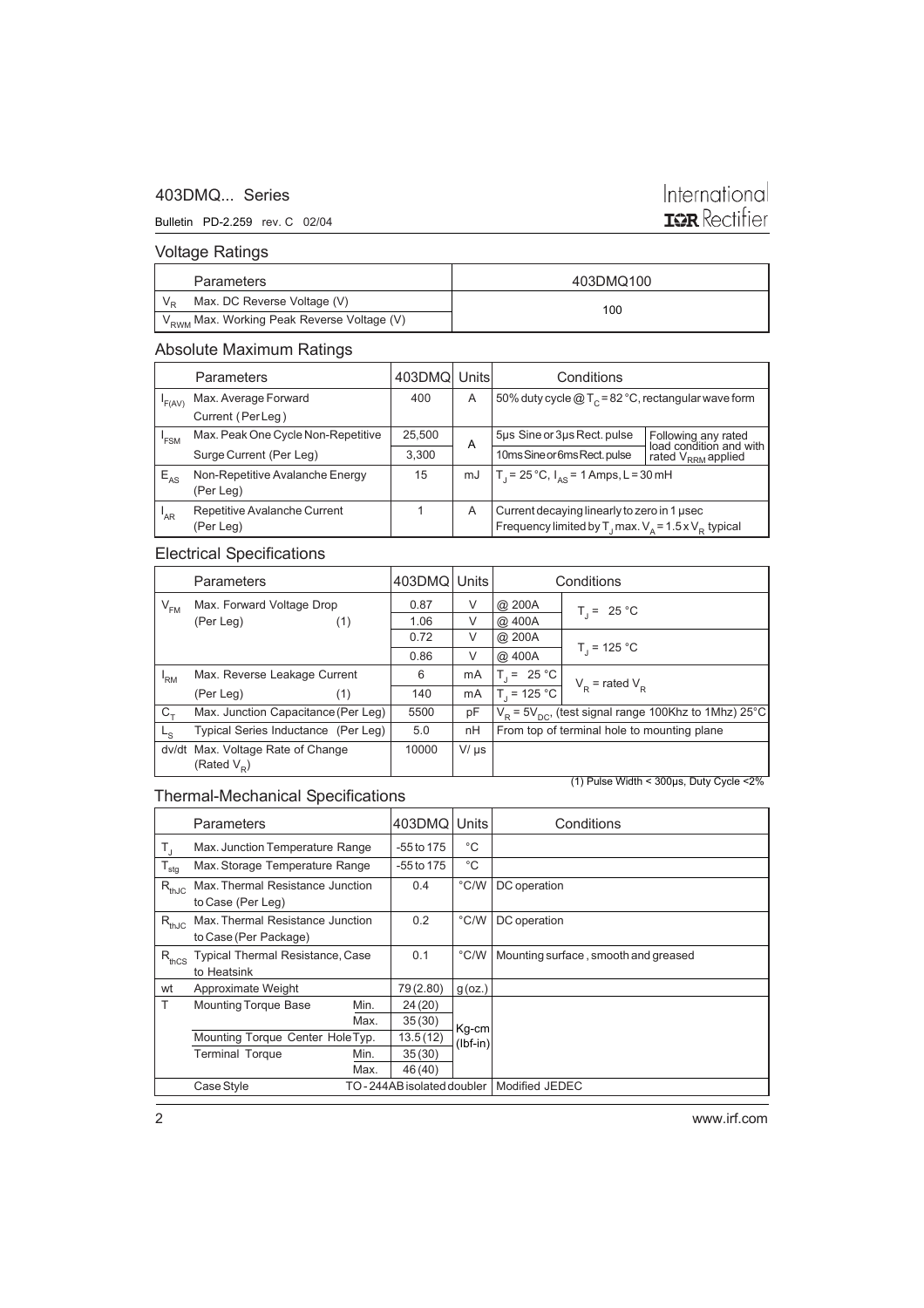## International **IGR** Rectifier

### 403DMQ... Series



www.irf.com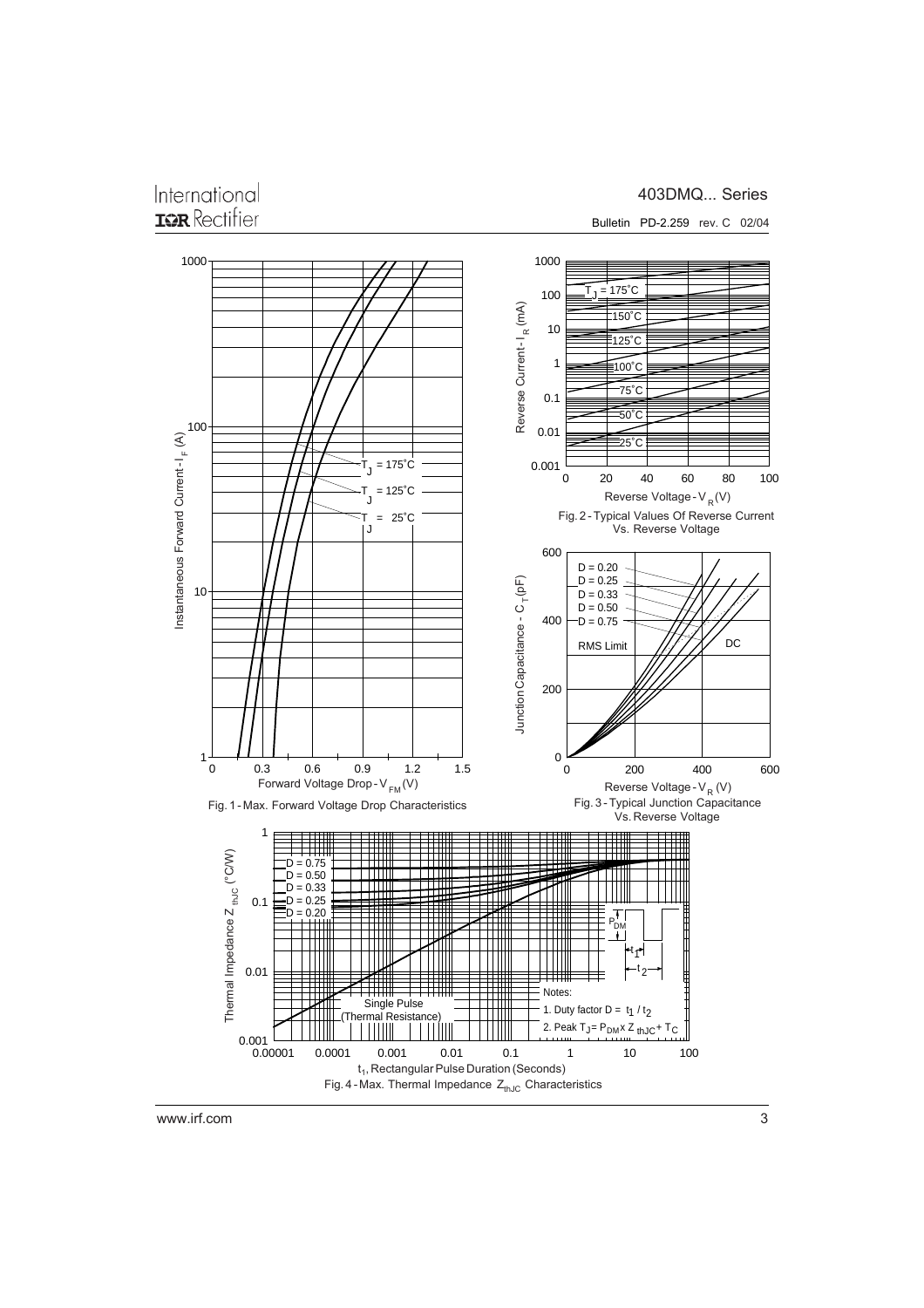

Bulletin PD-2.259 rev. C 02/04



200 600  $\widetilde{C}$  $D = 0.20$ Allowable Case Temperature (°C)  $D = 0.25$ Average Power Loss (Watts) Average Power Loss (Watts) Allowable Case Temperature 160  $D = 0.33$ D<sub>C</sub>  $D = 0.50$ 400  $-D = 0.75$ 120 RMS Limit  $\frac{1}{1}$ Square wave  $(D = 0.50)$ 80 80% Rated V<sub>R</sub> applied 200 40 *see note (2)*  $0\frac{L}{0}$  $\Omega$ 0 200 400 600 0 200 400 600 Average Forward Current -  $I_{F(AV)}(A)$ <br>Fig. 5 - Max. Allowable Case Temperature Average Forward Current - I<sub>F(AV)</sub> (A) and the Section of Average Forward Current - I<sub>F(AV)</sub> (A) Average Forward Current - I<sub>F(AV)</sub> (A) and the Section of Section Average Forward Power Loss Characteristics Vs. Average Forward Current 100000 Non-Repetitive Surge Current-I FSM(A) Non-Repetitive Surge Current - I <sub>FSM</sub>(A)  $\mathbf{1}$ 10000  $\overline{\phantom{a}}$ <u> E TITLA</u> At Any Rated Load Condition And With Rated V<sub>RRM</sub> Applied Following Surge<br>  $\begin{array}{c|c|c|c|c} \hline \text{Following Surge} & & \text{RRM} \end{array}$  $1000\frac{1}{10}$ 100 1000 10000 Square Wave Pulse Duration -  $t_{\rm p}$  (microsec) Fig. 7 - Max. Non-Repetitive Surge Current L HIGH-SPEED **IRF460** SWITCH DUT FREE-WHEEL  $Rg = 25 \text{ ohm}$   $\uparrow$   $\uparrow$  DIODE  $\uparrow$   $\downarrow$  Vd = 25 Volt DIODE CURRENT  $\begin{array}{|c|c|c|c|c|}\n\hline\n& & & \mbox{\textbf{0}} & \mbox{\textbf{0}} & \mbox{\textbf{0}} & \mbox{\textbf{0}} & \mbox{\textbf{0}} & \mbox{\textbf{0}} & \mbox{\textbf{0}} & \mbox{\textbf{0}} & \mbox{\textbf{0}} & \mbox{\textbf{0}} & \mbox{\textbf{0}} & \mbox{\textbf{0}} & \mbox{\textbf{0}} & \mbox{\textbf{0}} & \mbox{\textbf{0}} & \mbox{\textbf{0}} & \mbox{\textbf{0}} & \mbox{\textbf{0}} & \mbox{\textbf{$ MONITOR ₩ Fig. 8 - Unclamped Inductive Test Circuit **(2)** Formula used:  $T^{\text{C}} = T^{\text{C}} - (Pd + Pd^{\text{R}}_{\text{REV}}) \times R^{\text{th,IC}}$ ;

www.irf.com

Pd = Forward Power Loss =  $I_{F(AV)}$ x V<sub>FM</sub> @ ( $I_{F(AV)}$ /D) (see Fig. 6); Pd<sub>REV</sub> = Inverse Power Loss = V<sub>R1</sub> x I<sub>R</sub> (1 - D); I<sub>R</sub> @ V<sub>R1</sub> = 80% rated V<sub>R</sub>